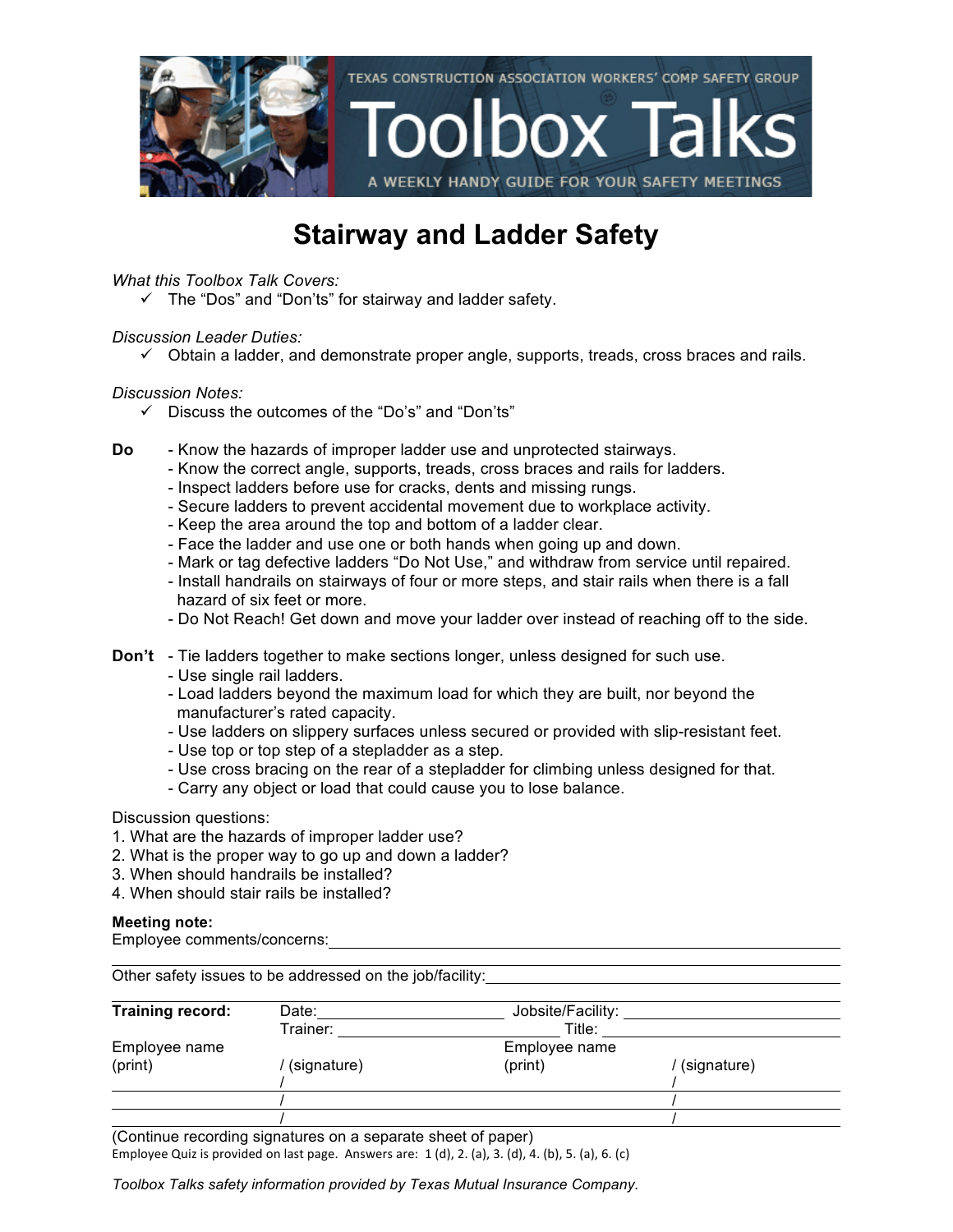

# **Stairway and Ladder Safety**

## **Hazards include:**

Slips, trips and falls

## **Smart Safety Rules**

- Ensure ladder rungs are spaced 10 to 14 inches apart
- Side rails of ladder extensions should be at least 3' above the upper landing surface
- Side rails should be wood or fiberglass if ladder may come in contact with energized electrical equipment
- Install handrails that are at least 3 inches from the wall or other objects and can withstand a force of 200 lbs. at the top of the rail
- Overall angle of stairs should be between 30 and 50 degrees
- Fill temporary pan stairs to the top edge of each pan, and replace temporary treads and landings when worn below the top edge.